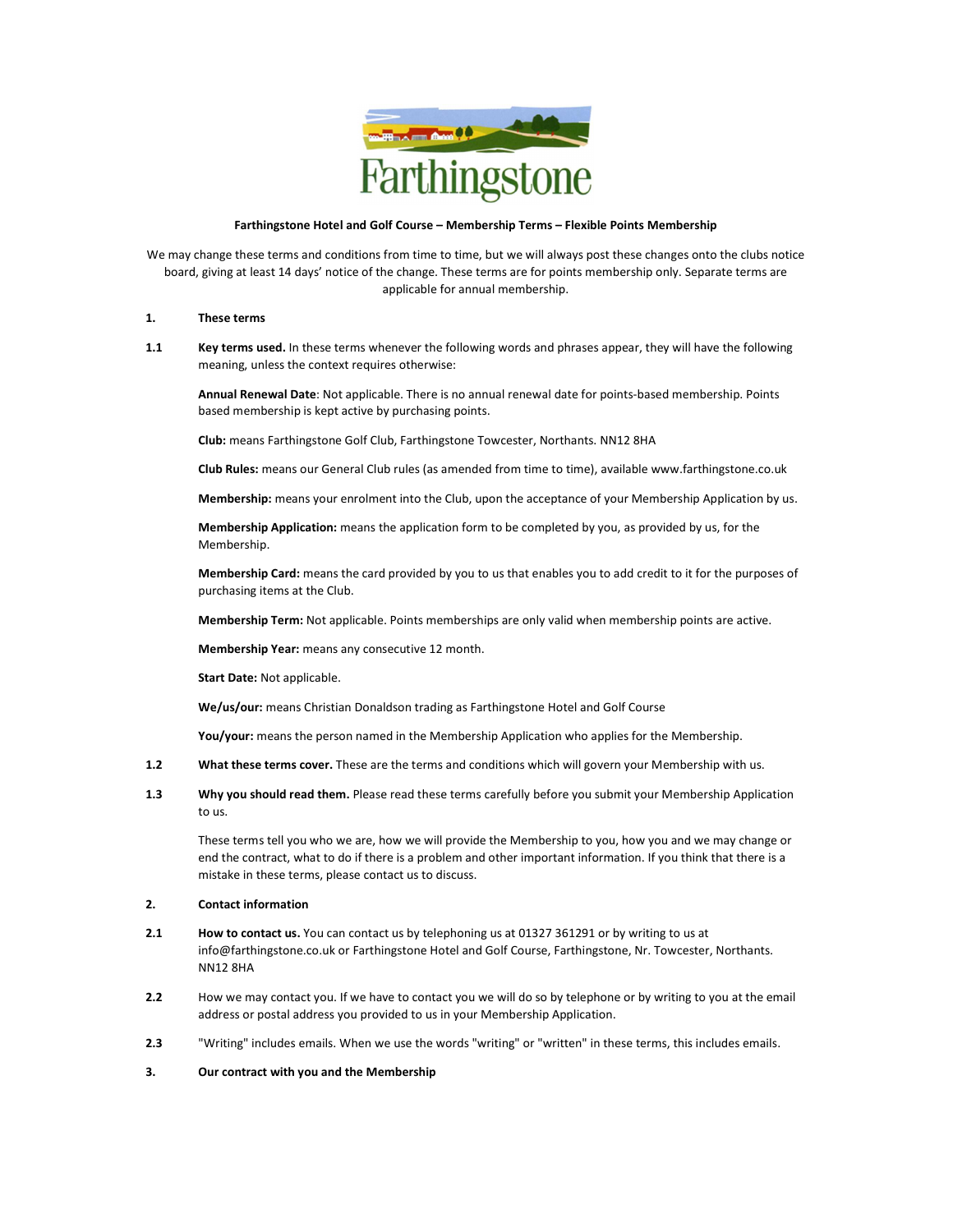- 3.1 How we will accept your Membership Application. Our acceptance of your Membership Application will take place when we tell you that we are able to provide you with the Membership, which we will also confirm in writing to you, at which point a contract will come into existence between you and us. We have the right not to offer you a Membership with the Club, without reason.
- 3.2 What happens once we accept your Membership Application. Following the acceptance of your Membership Application

in accordance with clause 3.1, a Membership Card.

#### 3.3 Membership Card. Please note:

(a) A Membership Card is valid for payment use only when your account with us is not in arrears. The initial top up is £ 50 with a minimum top up of £ 10 thereafter.

(b) Any discounts, promotions, or special offers that we provide to you with the Membership Card are at our sole discretion and, may be withdrawn or amended by us at any time.

(c) Your Membership Card can only be used by you. If you provide your Membership Card to another person to make use of any discounts, special offers or promotions associated with having a Membership Card, we have the right to end your Membership without providing a refund to you (for any amount paid in advance by you) or, to charge you any amount that would have otherwise been due to us for the Membership Year, had we not terminated the Membership (where you have not paid in advance).

(d) The Membership Card remains our property and must be promptly returned to us, upon termination or expiry of your

Membership. Provided that there are no outstanding fees due to us, we will refund any balance on your Membership Card as soon as reasonably practicable, following termination or expiry of your Membership. We have the right to deduct any amount due to us from the balance of your Membership Card.

3.4 Golf bookings. All golf sessions must be booked by you in advance using the BRS tee booking system, this must be done online, online, over the phone or in person, at the Club. This is when deductions from your points account are made. In the event that you wish to cancel, and have points returned to your account you must do so by cancelling on the BRS tee booking system. We have the right to refuse you access to the golf course at the Club, where a prior booking has not been made by you

#### 4. Our rights to make changes or suspend access to the Club

4.1 Minor changes. We may change the facilities offered by the Club:

(a) to reflect changes in relevant laws and regulatory requirements; and

(b) to implement minor technical adjustments and improvements, for example to address a security threat.

4.2 Reasons for suspension. We may have to suspend your Membership and/or access to the Club to:

(a) deal with technical problems or make minor technical changes

- (b) update the facilities offered by the Club to reflect changes in relevant laws and regulatory requirements.
- (c) investigate any complaints that we receive about you; or
- (d) adverse weather conditions that affect the use of the Club and/or its facilities.
- 4.3 Your rights if we suspend your access to the Club. We will contact you in advance to tell you we will be suspending access to the Club unless the problem is urgent or an emergency.

#### 5. Membership Term

- 5.1 When your Membership will commence. Your Membership will commence when your points account is activated.
- 5.2 Your points account must be kept topped up with sufficient points to enable you to book golf as a points member.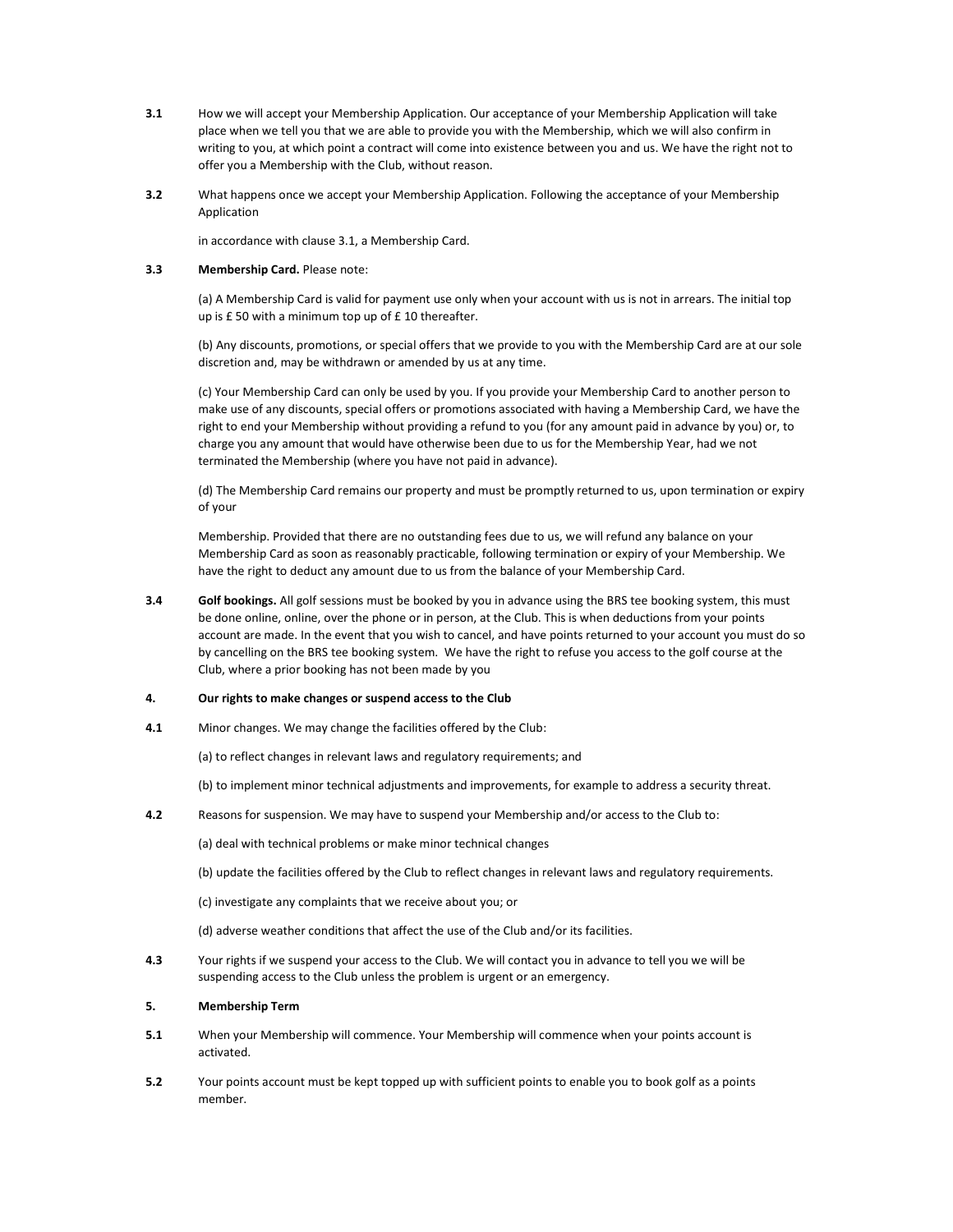5.3 Change to membership package. We offer a range of membership options, as further described on our website subject to the terms of each membership package, you may request to upgrade your membership to annual membership with us at any time. We have the right, at our discretion, to decline such request.

# 6. Fees for the Membership

- 6.1 There are no annual fees for points-based membership.
- 6.2 An account must remain active by using a minimum of 50 points a year. If an account becomes inactive for 12 months all points in that account will become forfeit and the account closed. Points are an internal currency, and we reserve the right to adjust the redemption and purchase values from time to time. Points may only be redeemed for playing golf. Points may be used to bring guests.
- 6.3 For handicapping and governing body requirement purposes NGU and EGU golf union subscriptions will be due a prevailing rate annually.

#### 7. Your right to suspend your Membership

7.1 Requesting a suspension. You must apply in writing to the golf manager,

info@farthingstone.co.uk of the Club to suspend your Membership due to:

(a) serious illness or other certified medical reason. In any event, you will need to provide us with suitable medical evidence (such as a doctor's note) confirming that you are unable to use the Club facilities and are unfit to play golf; or

(b) loss of employment or redundancy. In such circumstances you will need to provide us with evidence that you cease to be employed and/or have been made redundant (such as a letter from your employer confirming the redundancy).

7.2 If we agree to the suspension. If we agree to suspend your Membership due to any of the reasons set out in clause 7.1, we will suspend your Membership for a minimum period of 1 month and a maximum of 3 months. Suspension of your Membership is at our sole discretion. During the suspended period, you will not be provided access to the Club, golf course or members benefits associated with the Membership Card and we will not charge you for the Membership fees (if you pay on a monthly basis). If you have paid for the Membership fees in advance, we will credit your account with any amounts paid by you for the suspended period, as soon as reasonably practicable.

# 8. Our rights to terminate your Membership

8.1 We may end the contract (terminate your Membership) if you break it. We may end the contract at any time by writing to you if:

(a) you commit a serious breach of these terms or the Club Rules and the breach, if capable of remedy, is not remedied within 7 days of us notifying you to do so;

(b) you do not make any payment to us when it is due;

(c) you provide us with details which you know are false when submitting your Membership Application to us and, the false declaration would have affected our decision to grant membership to you;

(d) your conduct, whether or not such conduct is the subject of a complaint by another member or group of members, is in our reasonable opinion, injurious to our character, name or interests; or

(e) you cause nuisance or annoyance to other users of the Club or any of our employees.

- 8.3 What happens if we terminate the membership. Where we terminate your Membership under clause 8.1, you will lose all privileges and rights that you may have otherwise received with the Membership and your access to use the Club and/or its facilities as a Member shall terminate immediately. You must promptly return your membership card to us.
- 8.4 If we terminate the contract without reason. We have the right to terminate your Membership without reason, upon providing you with 30 days written notice. In such circumstances, we will refund the monetary value of the points balance remaining on your points account.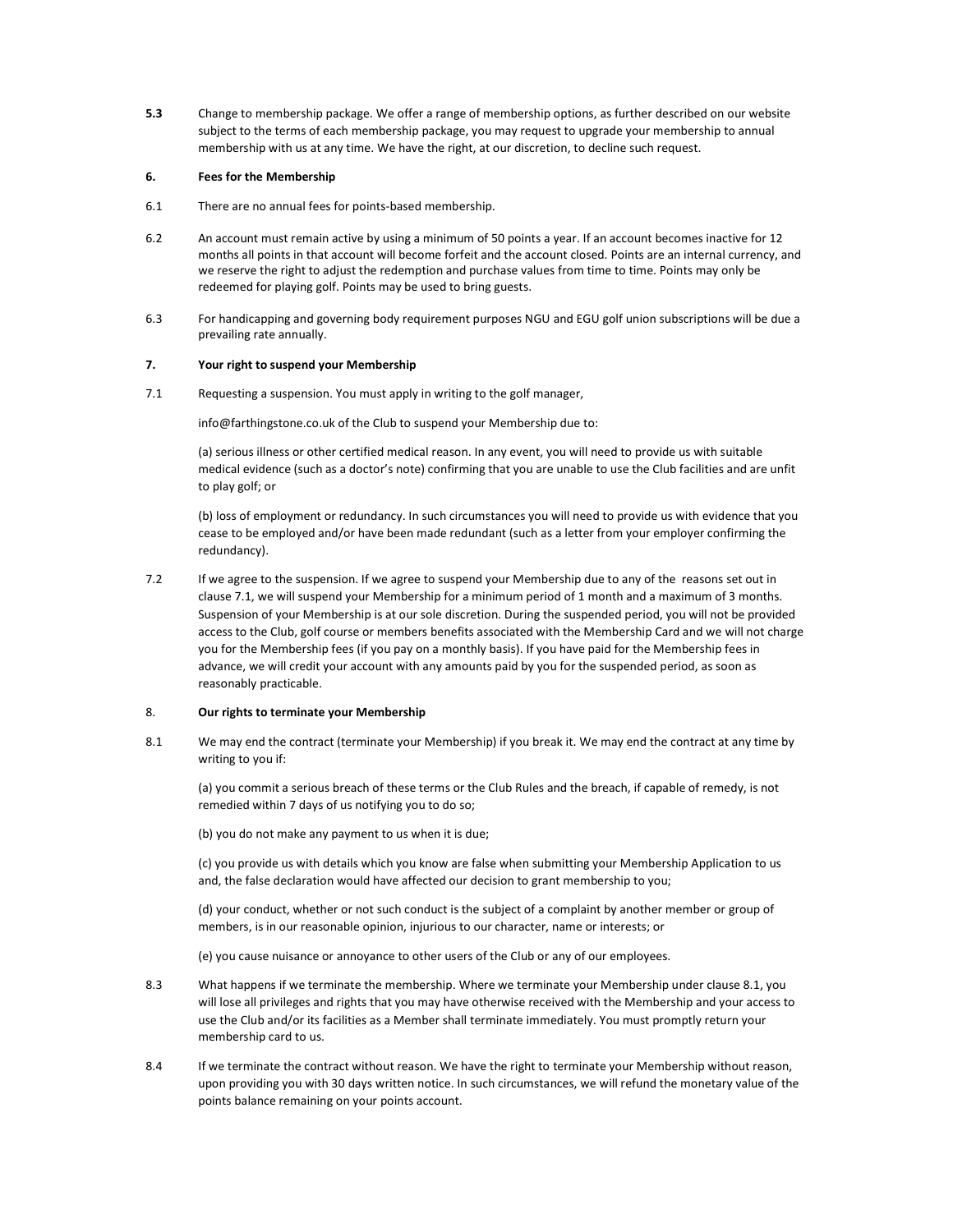#### 9. If there is a problem with the Club facilities

How to tell us about problems. If you have any questions or complaints about the facilities offered by the Club, please contact us. You can contact by writing to us at info@farthingstone.co.uk or Farthingstone Hotel and Golf Course or alternatively, please speak to the committee.

# 10. Rules of the Club

- 10.1 These terms and the Club Rules (as amended from time to time) govern the contract between you and us. You can find a copy of the current version of the Club Rules by logging onto the Members Area in the website or by asking for a copy from one of our staff members at the Club.
- 10.2 You must adhere to all signs, notices and information intended for your safety and the safety of others at the Club. For your safety, you must ensure that you are not in the path of moving golf balls, clubs or buggies at any time.
- 10.3 If you suffer an accident whilst at the Club premises or grounds, you must promptly report details of the incident to a senior member staff on duty. We do not accept liability for any accident or injury caused to you whilst at the Club, other than that which arises as a result of our negligence.
- 10.4 Should you find property that appears to be lost, this should be handed to a member of staff at the Club immediately. We will keep lost property in our possession for a maximum period of 3 months. If the lost property is not claimed within this period, we have the right to dispose of the property without notice.

#### 11. Our responsibility for loss or damage suffered by you.

- 11.1 We are responsible to you for foreseeable loss and damage caused by us. If we fail to comply with these terms, we are responsible for loss or damage you suffer that is a foreseeable result of our breaking this contract or our failing to use reasonable care and skill, but we are not responsible for any loss or damage that is not foreseeable. Loss or damage is foreseeable if either it is obvious that it will happen or if, at the time the contract was made, both we and you knew it might happen, for example, if you discussed it with us during the sales process. In any event, you must take reasonable care when using the Club facilities and the golf course (including without limitation, checking the playing surface of the golf course to confirm that it is suitable for you to use, before commencing play).
- 11.2 Where you sustain loss or damage as a result of us failing to comply with clause 11.1, you must notify of us of this in writing within 7 days of the alleged loss or damage occurring. Such notification must be sent to the golf manager at: info@farthingstone.co.uk
- 11.3 We do not exclude or limit in any way our liability to you where it would be unlawful to do so. This includes liability for death or personal injury caused by our negligence or the negligence of our employees, agents or subcontractors or, for fraud or fraudulent misrepresentation.
- 11.4 Damage to your property. We do not accept liability for your cars (or other vehicles), the contents of such vehicles or other property that you bring to the Club. All such items brought to the Club are brought at your own risk.

## 12. How we may use your personal information

12.1 How we will use your personal information. We will use the personal information you provide to us to:

(a) provide the Membership to you; and

(b) process your payment for the Membership.

You acknowledge that we are a data processor for the purposes of the Data Protection Act 1998 in respect of any of your personal information that we process.

12.2 Third parties. We will only give your personal information to third parties where the law either requires or allows us to do so.

# 13. Other important terms

13.1 We are not responsible for delays outside our control. If our performance of the contract is affected by an event outside our control then we will contact you as soon as possible to let you know and we will take steps to